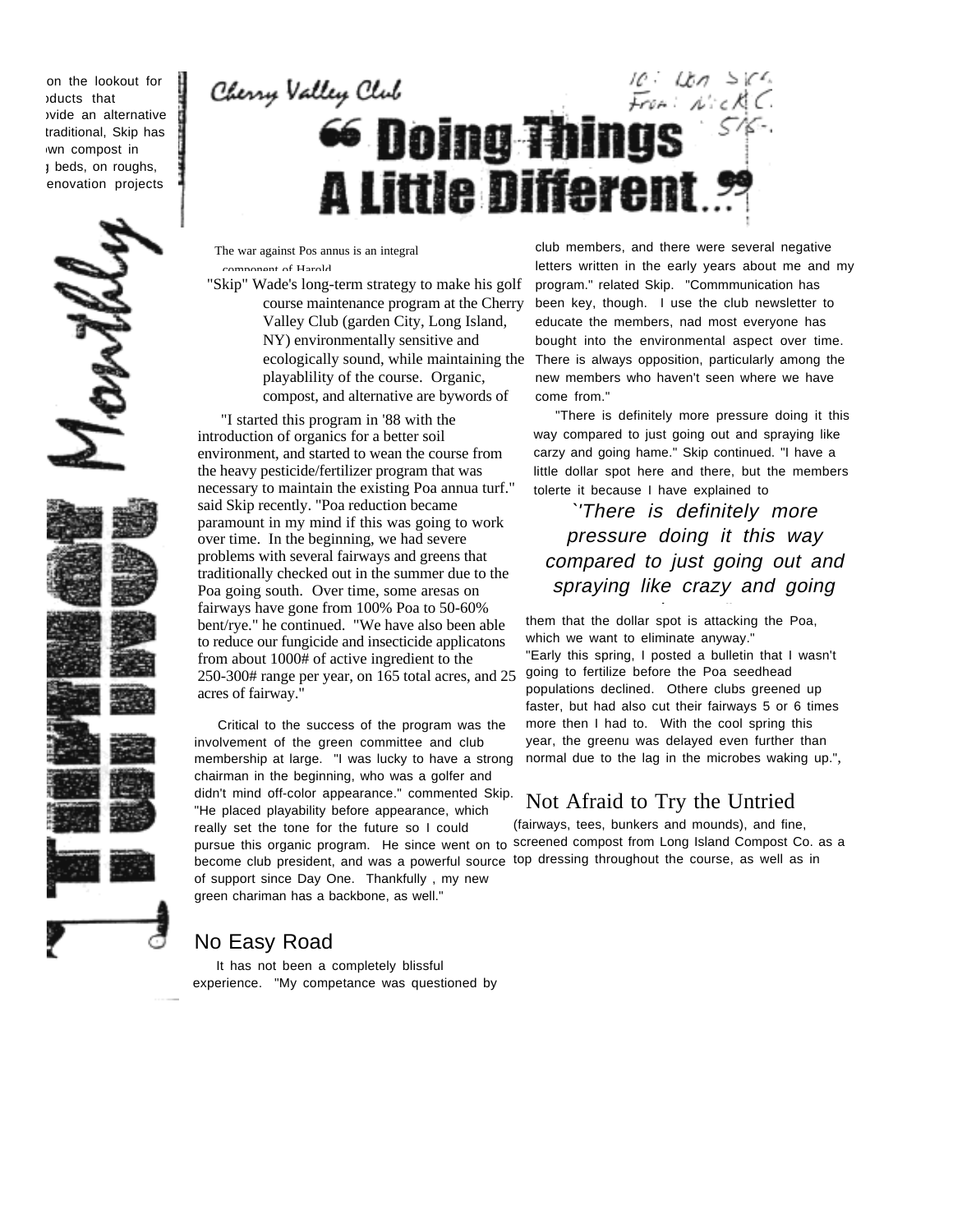construction. He has long used humata-based fertilizer products, and has tried Biosys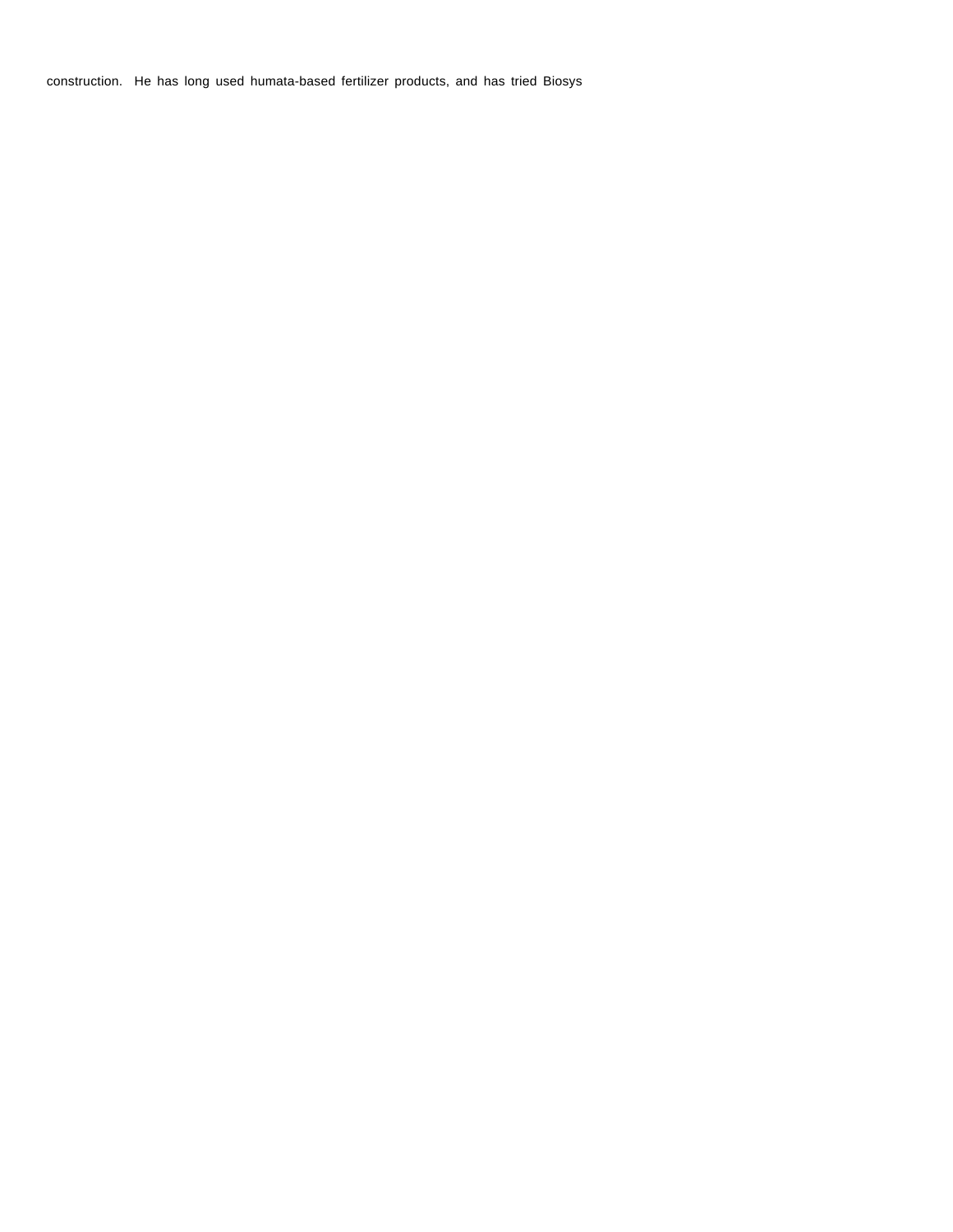*"I was looking for a natural source of nitrogen, and the preemergent control (of corn gluten meal appeared to be big bonus in the battfe against both crabgrass and Poa annua... "*

*"My traditional mindset told me to delay the tees due to the possibility of breaking the reemergent barrier when verticutting... although I'm not sure that's the way CGM works."*

Organica, Inc. of Great Neck, NY). "Because healthy soil is the key to healthy turf, I have also been applying a product called Feedback, which is a concentration of naturally occurring soil microbes that, over time, will help bring the soil back to its natural state." said Skip. "If look - not so much vigorous, but strong a product makes sence to me, I'll give it a shot."

the Neem tree n India a (and supple ed by

Corn gluten meal is the latest product Skip is experimenting with. The protein fraction of corn extracted in the wet milling process and traditionally used as an animal feed, corn gluten meal was shown by Dr. Nick Chriastians at the University of Iowa to exhibit preemergent weed control effects while supplying approximately 10% nitrogen by weight. "I was looking for a natural source of nitrogen, and the preemergent control appeared to be a bigt bonus in the battle against both crabgrass and Poa annua." commented Skip. Corn gluten meal is marketed under the trade name of A-maizing Lawn by Soil Technoliogies Corp. of Fairfield, Island, calling themselves Another Way to Be IA.

"Spring applications of corm gluten meal (CGM) have to be timed very accurately to hold off the fertility to suppress Poa, but yet get the material down and activated in time to control crabgrass germination" Skip advised. "I applied CGM to my practive green on December 31, 1994, and within two weeks it was greener than I had ever seen it before at that time of year. That coninced me to apply it to greens, tees, fairways, and any rough areas that had crabgrass problems last year. I watched for first germination in dicator areas,

applied CGM to his fairways at 1/2 reat on May 7 (the seedheads were still there, but declining, according to Skip). The greens were treated on May 20 with a half rate as

"Corn gluten gives the plant a healthy growth," according to Skip. "I think the fact that the nitrogen is from a protein base rather than the

Skip plans to apply TGR on fairways the end of July, then do a major aerification and seeding the second week in August to foster bentgrass establishment. He anticipates using CGM again as soon as the bent is up and established, for fall Poa germination supppression and as a fall nitrogen source.

What is the downside of using corm gluten meal instead of traditional herbicides and fertilizer materials? "The bulk, the expense, the labor, and the potential nitrogen surge," axxording to Skip. "CGM is available in a powder form, which is too fine for easy spreading, and a pelletized form which was picked up fairly easily by my greensmowers. I have to find a happy medium between the powder and pelletized forms."

"I could go out and spray the whole place with Acclaim for a lot less money and find cheaper nitrogen sources as well," noted Skip. "I'm just looking for a safer, and more exologically sound way to do things."

#### Local Awareness, at a Cost

Skip has recently spearheaded a group of golf course superintendents, sovironmentak activists, and community leaders on Long Green (2Bgreen). "Our sole purpose is to explore alternative methods of turf management, educate the public about what we are doing, and also explain to them why we must use pesticides in certain situations, and that we do so responsibly and with a sensitivity to the environment," explained Skip. "Some superintendents have been supportive, others have been highly critical but I am used to that."

"After my program at Cherry Valley was featured in an article in the New York Times